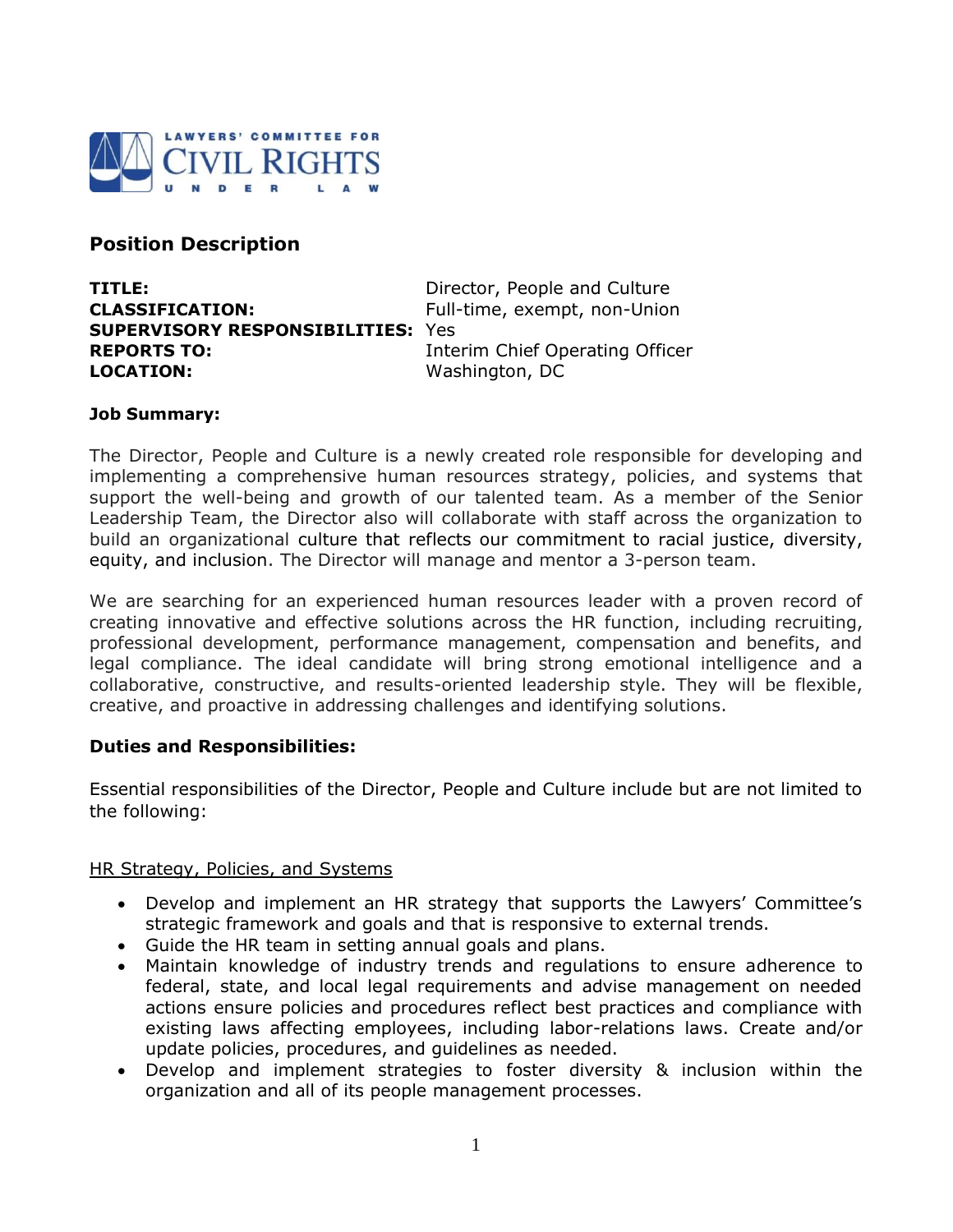- Anticipate obstacles, offer, and implement solutions that are nimble, data-informed, and reflect sector best practices.
- Create objective measures and standardize reporting to help leadership understand trends that affect the employee experience in the organization, including retention, training, performance, compensation, etc.
- Coordinate and support compliance on union-related matters, including supporting management's role in collective bargaining and implementation of procedures under a collective bargaining agreement, working closely with the COO and other leadership.

Talent Management, Employee Relations, and Workforce Planning

- Oversee employee relations activities and programs.
- Partner with internal stakeholders to implement strategies for employee engagement and retention.
- Prepare and analyze HR metrics and provide reports to leadership to support decision-making, implementation, and recommended changes.
- Create and implement a strategy and consistent process for targeted recruitment of top-tier candidates and talent management, through effective, nimble outreach, recruiting, hiring and onboarding.
- Work closely with the COO and leadership to understand, project, and monitor hiring and staffing levels, ensuring timely posting of and follow up on vacancies and newlycreated positions.
- Curate robust organization-wide training offerings, including training and supporting people managers in effective practices.
- Coordinate with leadership on all professional certifications for employees, including attorney licensing requirements.
- In close communication with leaders across the organization, and with input from staff, develop a program that provides robust access to relevant professional development opportunities for teams and individual employees.
- Oversee the performance evaluation process, including recommending changes to strengthen participation and enhance employee growth and development. Assess compliance and impact of the evaluation process.
- Coordinate coaching, counseling and advising management and staff to ensure resolution of employment related matters, including union-related grievance processes.

# Compensation and Benefits

- Provide strategic and operational leadership, in coordination with senior leadership, in the design, implementation, administration, and communication of total rewards (compensation and benefits).
- Coordinate with outside consultants and contractors in the review and design of compensation structure, ensuring alignment with organizational goals and strategic framework.
- Provide support and training to people managers to understand compensation and benefits, to ensure effective communication at all levels.
- Assess the impact of total compensation strategy.
- Lead the process of evaluating vendor relationships, and benefits providers, making recommendations to senior leadership.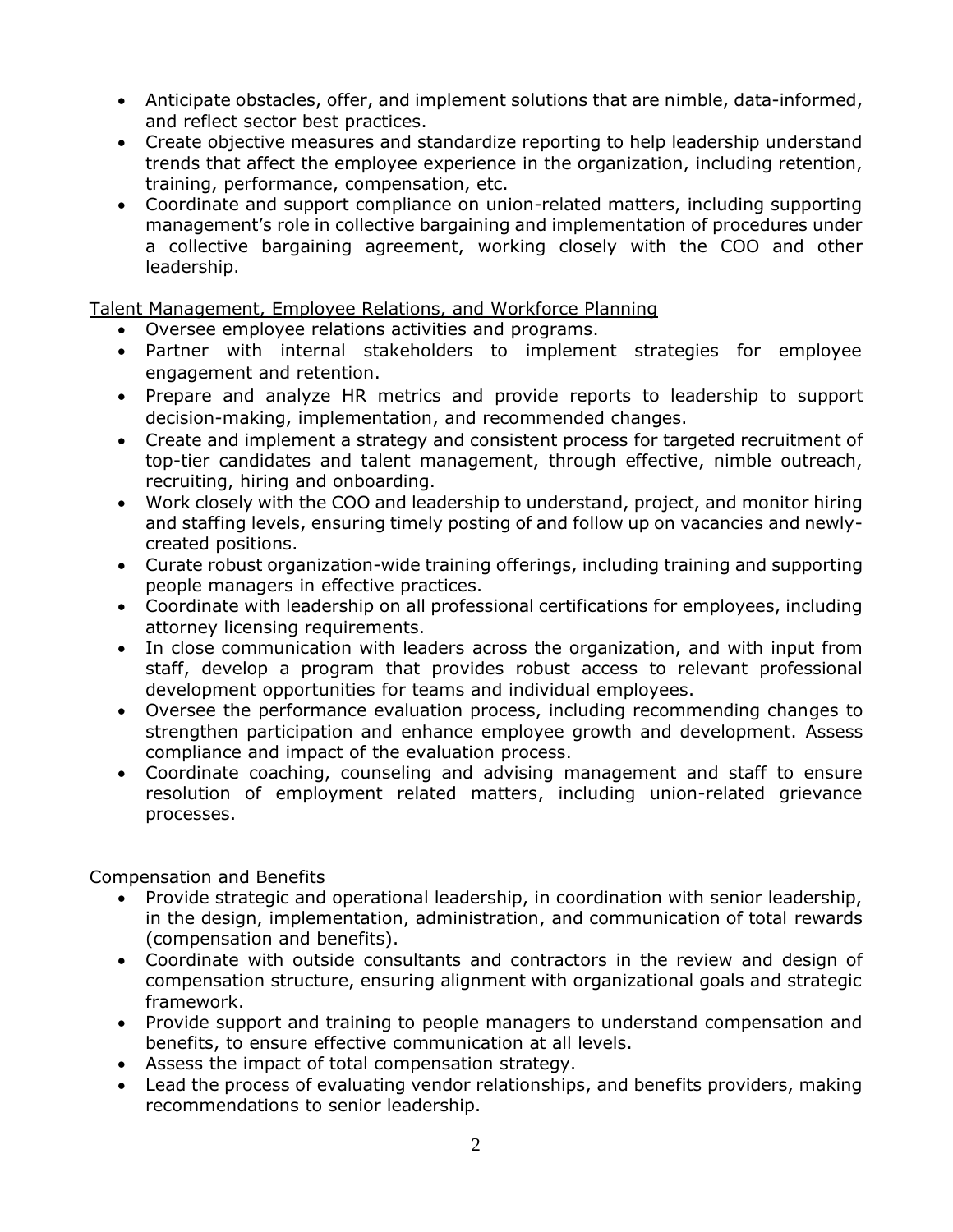## HR Infrastructure and Operations

- Lead HR team to ensure all HR legal and compliance requirements are shared and met. Coordinate with COO and leadership. Ensure effective implementation of HRIS system(s), and coordination of related technology, working closely with the COO, IT Manager, and others.
- Develop and monitor annual HR budget, in coordination with COO and CFO.

# **Minimum Requirements and Competencies:**

- Minimum of 10 years of Human Resources experience, including at least 5 years leading a human resources team.
- Bachelors' degree or higher in relevant field.
- HR expert with deep understanding of payroll, benefits, compliance, employee relations, recruitment, onboarding, policy creation and enforcement, workforce and organizational strategy development and implementation, leadership support and guidance.
- Demonstrated experience leading change management and implementing effective performance systems.
- High degree of comfort with technology, including HRIS systems, integrations with HRIS, and HR apps. Demonstrated ability to adapt to new technology environments.
- Experience in a union environment a plus.
- Knowledge of local, state, federal laws affecting employment and of best practices for risk mitigation.
- Demonstrated commitment to the Lawyers' Committee's racial justice mission.
- Professional, collegial demeanor, and effective thought partner.
- Comfort working in a fast-paced, fluid organizational environment.

# **Supervisory Responsibility:**

This position supervises direct reports on the Human Resources team.

# **Work Environment:**

This job operates in a professional office environment. Therefore, this role routinely uses standard office equipment such as computers, phones, photocopiers, filing cabinets, and fax machines.

# **Physical Demands:**

The physical demands described here are representative of those that an employee must meet to perform the essential functions of this job successfully. For example, while performing the duties of this job, the employee is regularly required to talk or hear. In addition, the employee frequently is required to stand, walk; use hands to finger, handle or feel; and reach with hands and arms. Reasonable accommodations will be provided accordingly upon request.